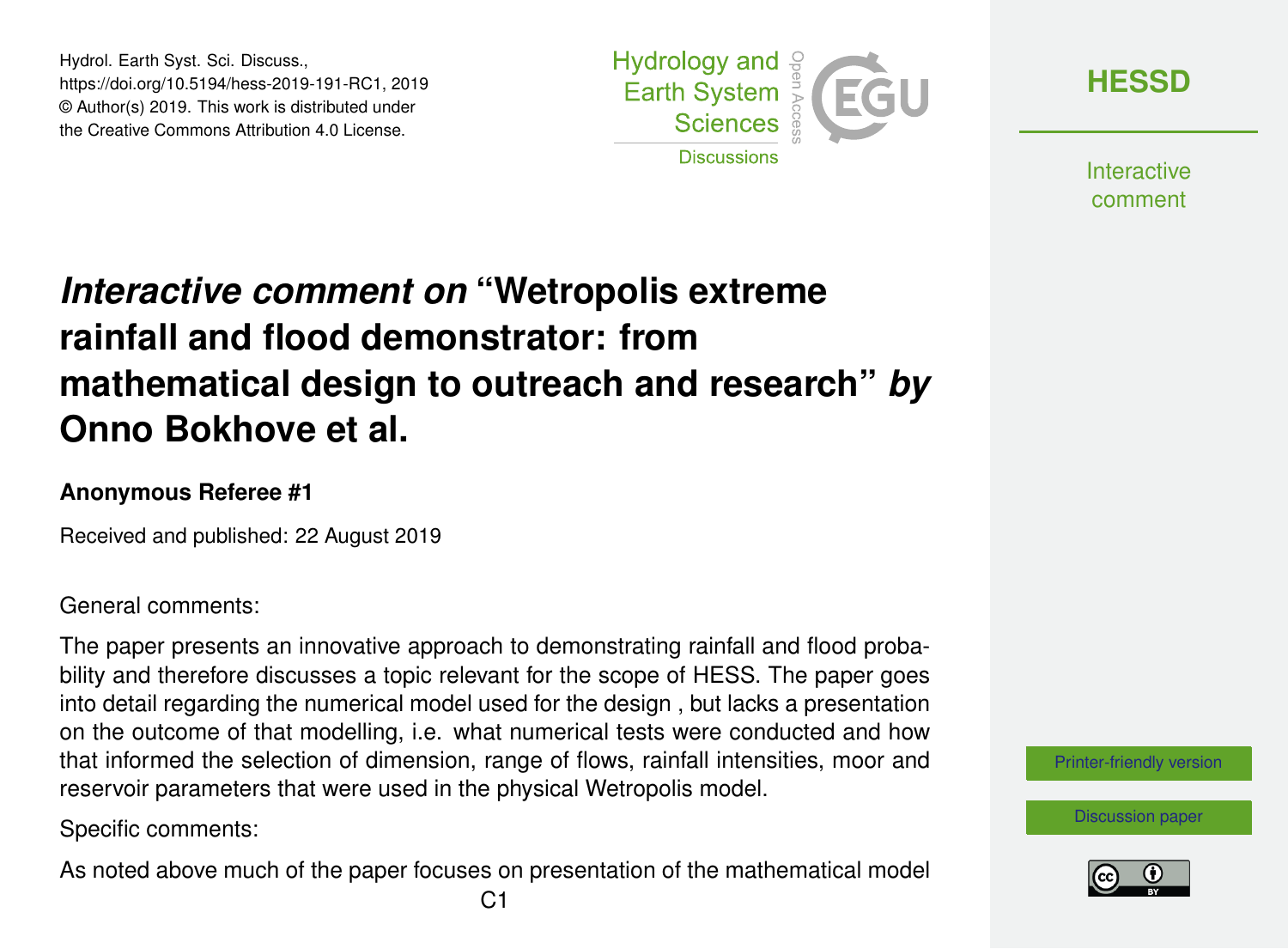developed for the design of the physical model. The authors claim in the abstract that this mathematical model "is of scientific interest from a hydrodynamic modelling perspective". There have been a considerable number of mathematical models for simulation of water flow developed over the past decades and it is not immediately clear why the authors have developed their own model rather than using an existing one. It would be of interest if the authors provided a justification or an explanation. If the authors believe that they have made a contribution to mathematical modelling, they should, as a minimum, a) provide a review of relevant literature in the introduction; b) clearly specify what is novel or added value in their modelling approach; c) provide a validation of their mathematical model against observations on the physical Wetropolis model, such as by comparing the predicted and observed outflows of the system, water levels in the city, reservoir and moor, etc. Otherwise, the sections of the paper that present model components that are not related to new contribution should be shortened. The authors should present the results of the numerical tests and explain how this informed the construction of the physical model. This presentation should provide enough information for the reader to understand what were the goals of this exercise (e.g. determining which input parameters or dimensions), what are the relations between contributing flows (upstream inflow vs flows from rainfall) and conveyance (river, floodplain and canal) and in which rainfall events flooding of the city occurs. Regarding the latter, the authors should also confirm whether the predictions of the numerical model correspond to the observations on the physical model. In chapter 2.2.1, it is not clear how the floodplain accumulation and flow were modelled At the first glance and without making any calculations, it seems that canals are relatively small compared to the river and floodplain. The authors should comment on what is the role of canals in the demonstrator; does their inclusion (or omission) have other effects apart from achieving visual familiarity with the Leeds case.

Technical corrections:

on p8, line 11, symbol b usually refers to (bed) width. It seems that the authors use it for

## **[HESSD](https://www.hydrol-earth-syst-sci-discuss.net/)**

**Interactive** comment

[Printer-friendly version](https://www.hydrol-earth-syst-sci-discuss.net/hess-2019-191/hess-2019-191-RC1-print.pdf)

[Discussion paper](https://www.hydrol-earth-syst-sci-discuss.net/hess-2019-191)